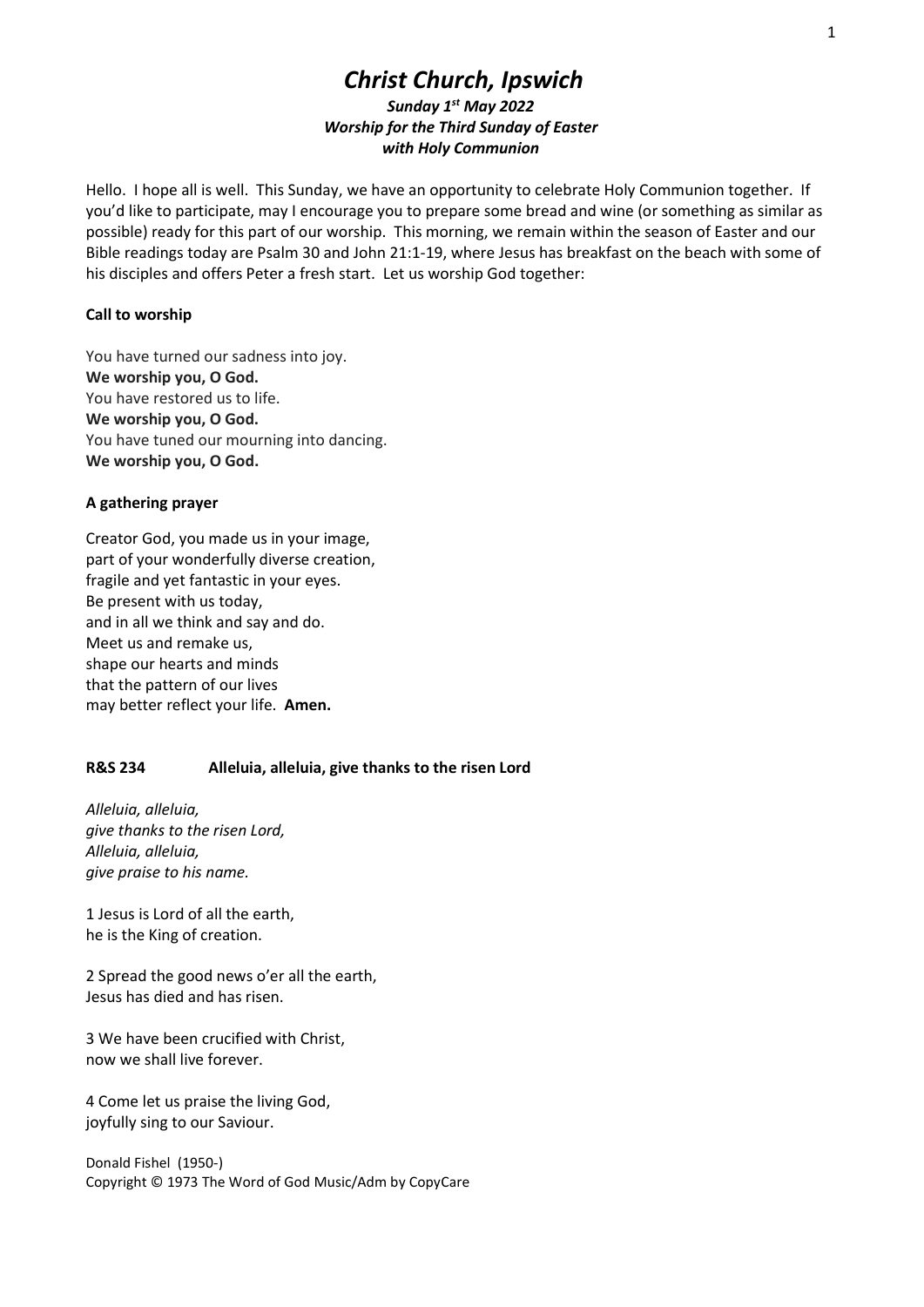# A prayer of adoration

Creator God, loving Saviour, living Spirit, we celebrate your generosity in receiving all that we would give you. We rejoice in your generosity as you pour out your blessing on all you have made. We commit ourselves to reflecting your generosity in our lives, by giving the best of all we have and are wherever there is need. Amen.

#### A prayer of confession

Lord, you know everything. You know when we have tried and failed. You know when we have let ourselves and others down. You know when we have criticised too soon, and understood too late. You know, and you forgive – again and again and again. And so, we bring our hearts to you to be cleansed, renewed and strengthened. Amen.

# A prayer of praise and thanksgiving

God of all that is, maker of things, shaper of stars and mountains, hearts and lives, we thank you for the wonder of your created world.  We give you thanks for the promise of life... for what might be... for potential... for our freedom to act for your goodness in any situation.  We give you thanks for the possibility of change.

God of all that is, Spirit of Life,

we thank you for the miracle of growth, for the beauty of the natural world and for delight in learning.  We give you thanks for being with us on our journey. Thank you for your patience, encouragement and faithfulness.

God of all that is, we thank you that you walked the world with us and showed us what humanity could be.  We thank you for showing us a love we can begin to understand, although its depth and breadth and height stretches beyond our grasp.

God of all that is, we praise you, O living Lord, that when the nets of our lives are empty, you fill them with the abundance of your love; when we are afraid and fall down, you hold out your hand of forgiveness; and when we are tempted to give up, you call us afresh and give us strength for our journey. God of all that is, we thank you, we praise you and we offer our whole selves to you in worship. Amen.

# R&S 243 Now the green blade rises from the buried grain

1 Now the green blade rises from the buried grain wheat that in the dark earth many days has lain; Love lives again, that with the dead has been: Love is come again, like wheat that springs up green.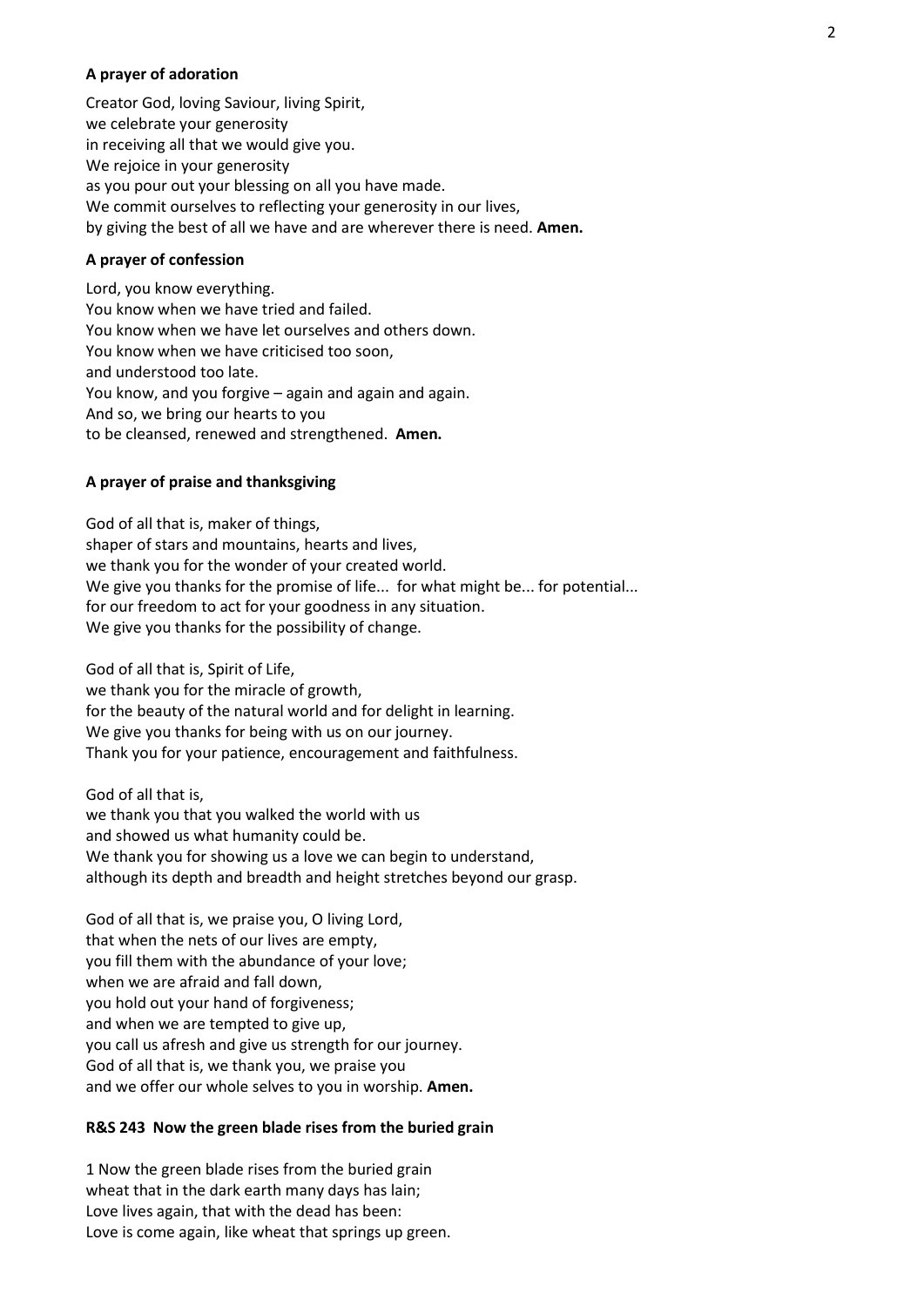2 In the grave they laid him, Love whom we had slain, thinking that he never would awake again, laid in the earth like grain that sleeps unseen: Love is come again, like wheat that springs up green.

3 Forth he came at Easter, like the risen grain, he that for the three days in the grave had lain, quick from the dead my risen Lord is seen: Love is come again, like wheat that springs up green.

4 When our hearts are wintry, grieving, or in pain, then your touch can call us back to life again, fields of our hearts that dead and bare have been: Love is come again, like wheat that springs up green.

J. M. C. Crum (1872-1958) altd.\* © Oxford University Press from the Oxford Book of Carols.

# Old Testament Reading Psalm 30

 $11$  will extol you, O LORD, for you have drawn me up, and did not let my foes rejoice over me.

<sup>2</sup>O LORD my God, I cried to you for help, and you have healed me.

<sup>3</sup>O LORD, you brought up my soul from Sheol, restored me to life from among those gone down to the Pit.

- <sup>4</sup>Sing praises to the LORD, O you his faithful ones, and give thanks to his holy name.
- <sup>5</sup> For his anger is but for a moment; his favour is for a lifetime.
- Weeping may linger for the night, but joy comes with the morning.
- <sup>6</sup>As for me, I said in my prosperity, 'I shall never be moved.'

<sup>7</sup>By your favour, O LORD, you had established me as a strong mountain; you hid your face; I was dismayed.

<sup>8</sup>To you, O LORD, I cried, and to the LORD I made supplication: <sup>9</sup>'What profit is there in my death,

- if I go down to the Pit? Will the dust praise you?
- Will it tell of your faithfulness? <sup>10</sup> Hear, O LORD, and be gracious to me!

O LORD, be my helper!'

<sup>11</sup> You have turned my mourning into dancing; you have taken off my sackcloth and clothed me with joy,

 $12$  so that my soul may praise you and not be silent. O LORD my God, I will give thanks to you for ever.

# Gospel Reading John 21:1-19

#### Jesus Appears to Seven Disciples

21 After these things Jesus showed himself again to the disciples by the Sea of Tiberias; and he showed himself in this way. <sup>2</sup> Gathered there together were Simon Peter, Thomas called the Twin, Nathanael of Cana in Galilee, the sons of Zebedee, and two others of his disciples. <sup>3</sup> Simon Peter said to them, 'I am going fishing.' They said to him, 'We will go with you.' They went out and got into the boat, but that night they caught nothing.

<sup>4</sup> Just after daybreak, Jesus stood on the beach; but the disciples did not know that it was Jesus. <sup>5</sup> Jesus said to them, 'Children, you have no fish, have you?' They answered him, 'No.' <sup>6</sup> He said to them, 'Cast the net to the right side of the boat, and you will find some.' So they cast it, and now they were not able to haul it in because there were so many fish. <sup>7</sup>That disciple whom Jesus loved said to Peter, 'It is the Lord!' When Simon Peter heard that it was the Lord, he put on some clothes, for he was naked, and jumped into the lake. <sup>8</sup> But the other disciples came in the boat, dragging the net full of fish, for they were not far from the land, only about a hundred yards off.

<sup>9</sup> When they had gone ashore, they saw a charcoal fire there, with fish on it, and bread. <sup>10</sup> Jesus said to them, 'Bring some of the fish that you have just caught.' <sup>11</sup> So Simon Peter went aboard and hauled the net ashore, full of large fish, a hundred and fifty-three of them; and though there were so many, the net was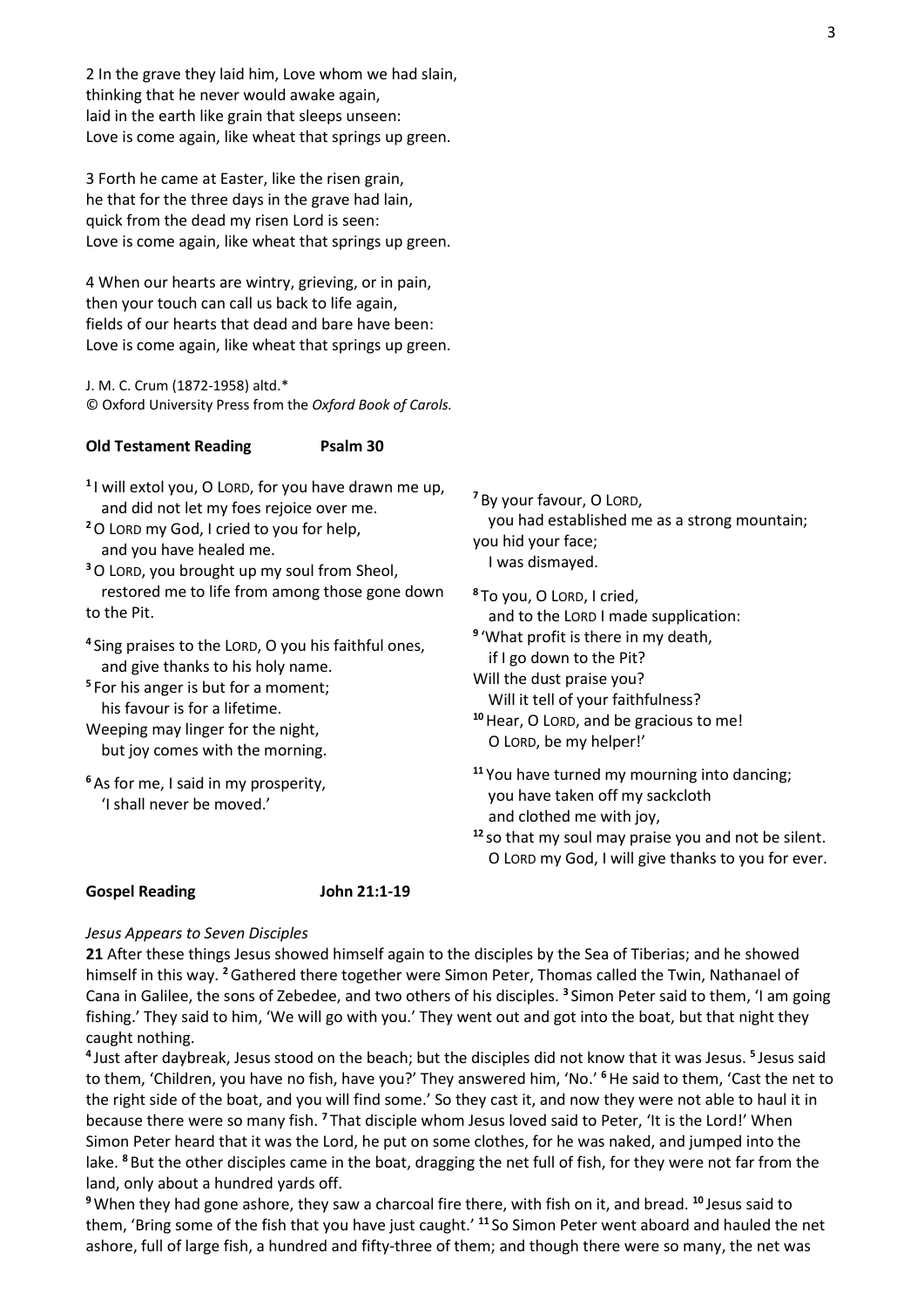not torn. <sup>12</sup> Jesus said to them, 'Come and have breakfast.' Now none of the disciples dared to ask him, 'Who are you?' because they knew it was the Lord. <sup>13</sup> Jesus came and took the bread and gave it to them, and did the same with the fish. <sup>14</sup>This was now the third time that Jesus appeared to the disciples after he was raised from the dead.

# Jesus and Peter

<sup>15</sup> When they had finished breakfast, Jesus said to Simon Peter, 'Simon son of John, do you love me more than these?' He said to him, 'Yes, Lord; you know that I love you.' Jesus said to him, 'Feed my lambs.' <sup>16</sup>A second time he said to him, 'Simon son of John, do you love me?' He said to him, 'Yes, Lord; you know that I love you.' Jesus said to him, 'Tend my sheep.' <sup>17</sup> He said to him the third time, 'Simon son of John, do you love me?' Peter felt hurt because he said to him the third time, 'Do you love me?' And he said to him, 'Lord, you know everything; you know that I love you.' Jesus said to him, 'Feed my sheep. <sup>18</sup> Very truly, I tell you, when you were younger, you used to fasten your own belt and to go wherever you wished. But when you grow old, you will stretch out your hands, and someone else will fasten a belt around you and take you where you do not wish to go.' <sup>19</sup> (He said this to indicate the kind of death by which he would glorify God.) After this he said to him, 'Follow me.'

# Reflection

In this week's Gospel Reading from John, we hear that following a night of fishing, the disciples meet the risen Jesus on the seashore and eat breakfast with him. They don't recognise him at first and it's only after the miraculous haul of fish that they catch on. This leads to a moment of healing and renewal for Peter, who had denied Jesus before the crucifixion.

John tells us that after seeing the empty tomb, Peter and the beloved disciple 'returned to their homes' (John 20:10). Offered peace and forgiveness by the risen Jesus and commissioned to share his risen life with the world (20:21-23, 17:18), they again return home to their fishing. This does not necessarily mean that Peter is running away from his calling. As Presbyterian Minister Revd Austin Crenshaw Shelley suggests 'what if Peter's instinct to go fishing is not an abandonment of Jesus' call but a desperate attempt to reenact the scene in which Jesus first called him?' In Mark, the earliest Gospel writing, it had been while they were fishing, that the first summons had been given and received: '"Follow me, and I will make you fish for people." And immediately, they left their nets and followed him' (Mark 1:17-18). Certainly, we see that they are taking time to recognise who Jesus is and to understand their experience of God. Perhaps they wisely go to a place where they've encountered him before. Of course, it seems that the risen Jesus is encountered in different places and in different ways as he continues to point them towards God. In Jerusalem, he showed them his hands and his side. Now he meets them back in Galilee, which is also where this Gospel writer has told us they first 'believed in him' (2:1-11). Remembering their past, not just the 'glory days' but also the brokenness and moments of frailty, must become part of their new way of living. Here back in Galilee, the familiar Jesus they previously followed is now a stranger on the shore. But by following his instructions, they find life-giving food and they experience once again the one who is the source of living water (John 4:7-15; 7:37-38).

First the beloved disciple and then the others recognise that the crucified Jesus is the stranger inviting them to breakfast. We note that they are afraid to ask, 'Who are you?' Perhaps they fear the answer being 'Jesus whom you abandoned and denied.' But this is a moving story isn't it(?) where they know who he is, where they accept the breakfast he was cooking for them and where they are permitted to contribute what they had just caught. Here, they begin to understand his forgiveness and accept his renewed call, 'Follow me.' When we read about the charcoal fire, we're drawn to recall the charcoal fire at which Peter denied three times that he knew Jesus (John 18:18) and, although it is extremely uncomfortable for Peter, Jesus must ask three times, 'Do you love me?', before appointing him to his particular ministry. Peter is still seeking to be first, ridiculously and respectably dressing himself to jump into the sea. So, the first of Jesus' three questions is, 'Do you love me more than these?' Perhaps growing in wisdom, Peter simply responds, 'You know that I love you.' This is such a powerful story about forgiveness and fresh starts, isn't it?

I'm sure all of us here have heard of Timpson's. Well, I'd like to tell you something I read the other day about John Timpson, the person who owns this shoe repair chain. He and his wife have fostered some 90 children, and amazingly, his business has recruited 270 former prisoners as employees. I hear that in a BBC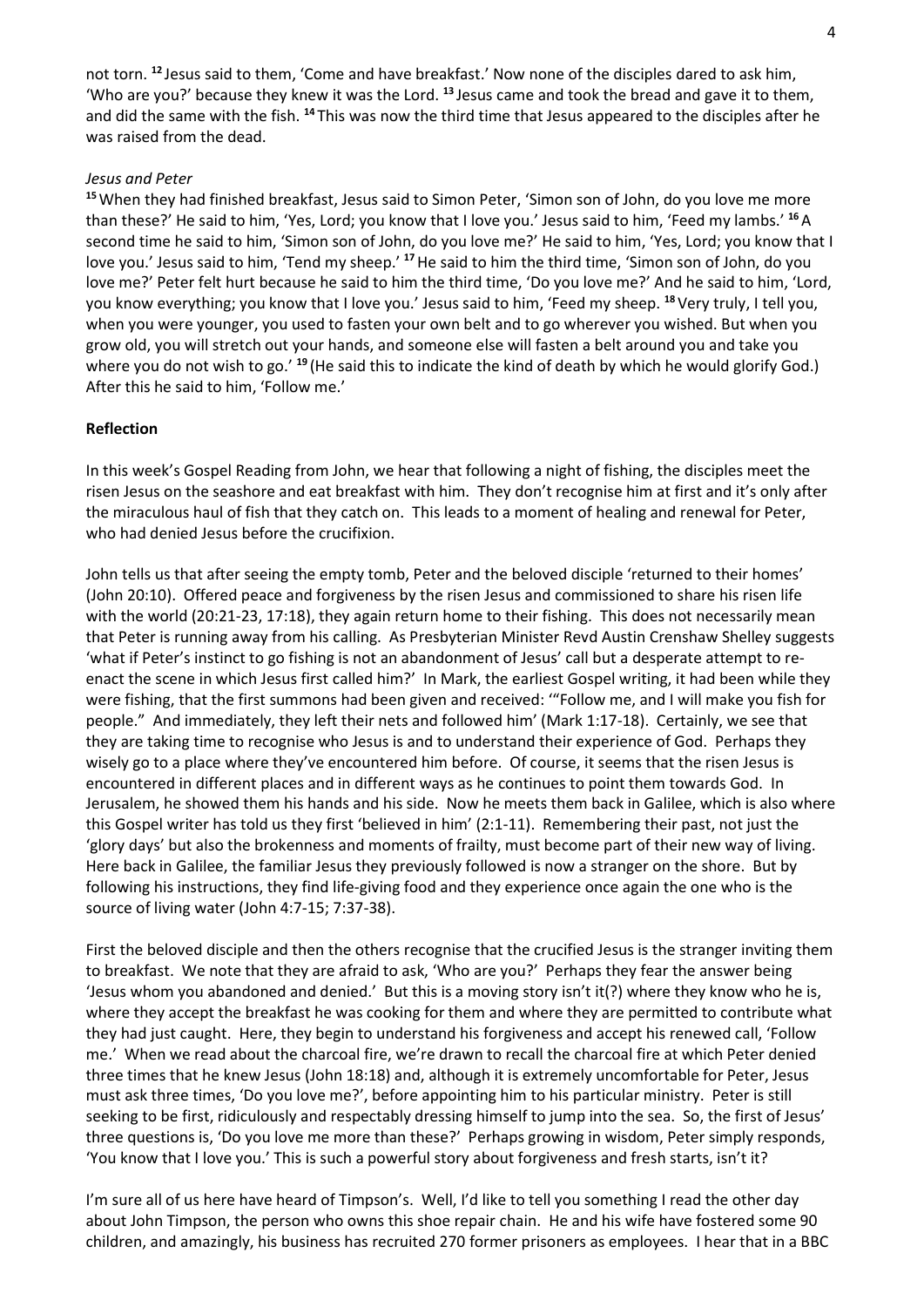Radio 4 Lent talk last year, Faith in 'Lost Causes', he spoke about the difference between passive optimism, thinking things might get better, and active hope, that is, making them better. Understanding the insecurities that make people behave badly and having faith in their potential and hope for their future is, John Timpson said, transformative. He spoke of trust, support, and love. And this way of being with others, especially with those who have failed and who know their flaws seems particularly Christlike to me. Certainly, in this 'breakfast on the beach' scene in today's reading, we find a Jesus who understands Peter and the disciples' fears and failures and still graciously offers them hospitality once more, and then trusts his 'little children', the disciples he loves, with his ministry of supporting his flock. As we encounter God's grace and generosity in our lives despite our weaknesses and mistakes, we too are then called and commissioned to show trust, support and love to others, to believe and live with an active hope that seeks to make the world a better place through the way we live and love and care. Let us be certain of the God who is with us and within us, of the potential that our lives have, that one another's lives have, that those we meet have and seek to live as beacons of hope and light in a broken, hurting creation, offering life and transforming love to those we meet, and indeed to the earth itself.

A Prayer (written by Steven Shakespeare)

God of the new fire, and feasting at daybreak: come to us in the dullness of routine and the pain of betrayal; call to us in the way of the cross and the joy of resurrection; through Jesus Christ, the Lamb of God. Amen.

# A moment for reflection

# Our prayers of intercession

In this week of local elections, we pray for those standing as candidates and for those who will vote. May truth be tended and integrity fed and the way of Christ be followed.

We pray for the people of France for their re-elected president and the forthcoming National Assembly elections, and indeed for all those across the world who are elected to power. May truth be tended and integrity fed and the way of Christ be followed.

We pray for those entrusted with the administration of justice and implementation of policies that affect the lives of millions. We pray for those whose abuse of power leads to the oppression and even deaths of those who speak out.

May truth be tended and integrity fed and the way of Christ be followed. Amen.

We continue to pray for the people of Ukraine. For those hiding in basements, for those living in trenches, for those traumatised by all they have seen, heard and endured. May they encounter your risen presence in the ruins of their lives and in the rubble of their cities. Amen.

We pray for people who feel forgotten as the attention of the world's media moves elsewhere: in Afghanistan, in Syria, in The Yemen, and all places of war and hunger. May they encounter your risen presence in the ruins of their lives and in the rubble of their cities. Amen.

And we pray for fishermen today, those whose nets are emptied by regulations, or climate change, and all who face danger at sea. We pray for our stewardship of the rivers and oceans of the world, that they may be protected from plastic, from all pollution; and for all creatures in the oceans and seas.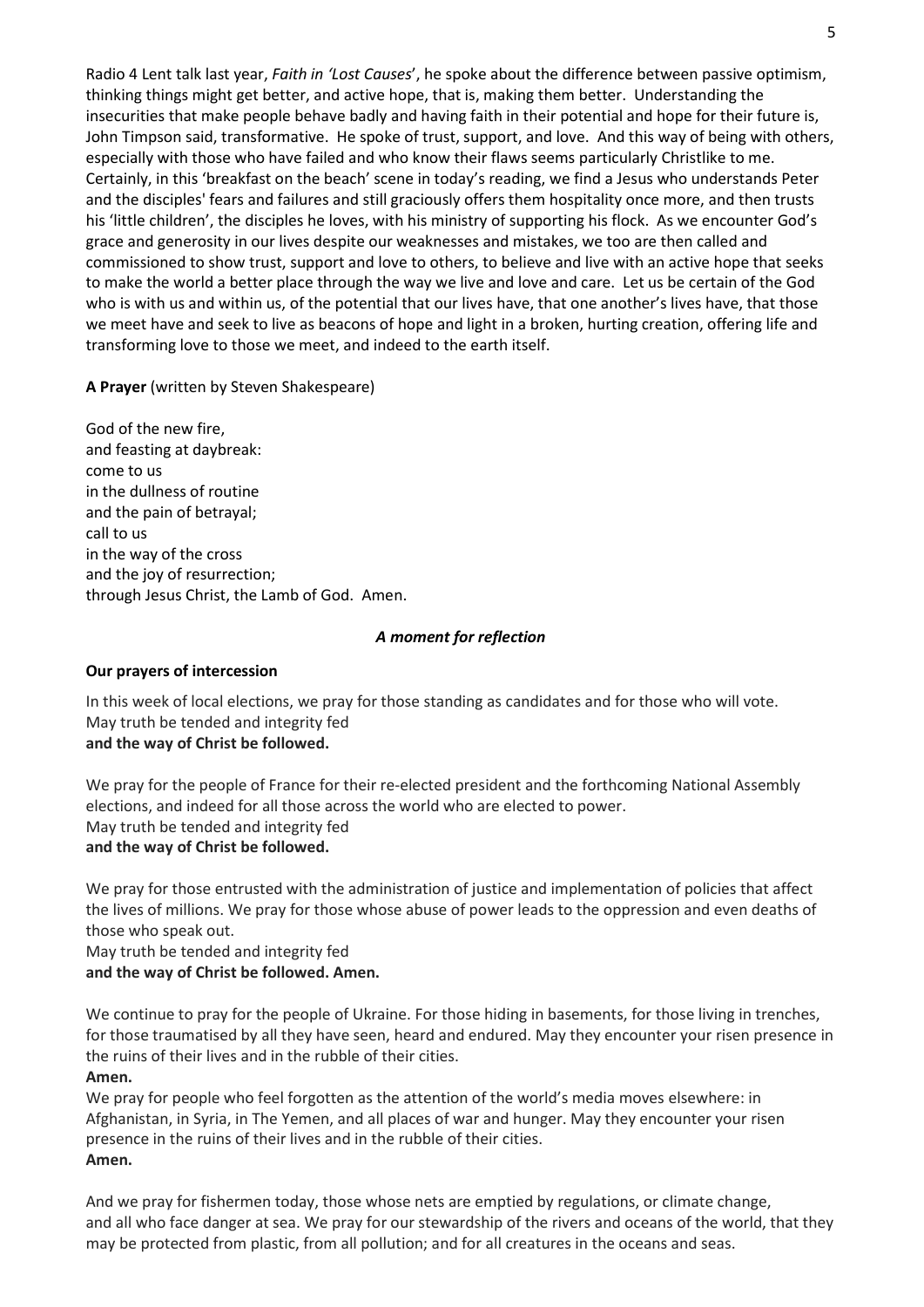Lord Jesus may we catch on to your teaching, follow your way and love one another and all creation.

We pray for farmers and those who work the land, for all whose livelihoods are threatened, for compassion in farming practices, and for thoughtful planting. Lord Jesus may we catch on to your teaching, follow your way and love one another and all creation.

And we pray for one another, for those we worship alongside, for those on our hearts, and for those we know are suffering. Lord Jesus may we catch on to your teaching, follow your way and love one another and all creation. Amen

# R&S 339 Great God, your love has called us here

1 Great God, your love has called us here as we, by love, for love were made. Your living likeness still we bear, though marred, dishonoured, disobeyed. We come, with all our heart and mind your call to hear, your love to find.

2 We come with self-inflicted pains of broken trust and chosen wrong, half-free, half-bound by inner chains, by social forces swept along, by powers and systems close confined yet seeking hope for humankind.

3 Great God, in Christ you call our name and then receive us as your own not through some merit, right or claim but by your gracious love alone. We strain to glimpse your mercy-seat and find you kneeling at our feet.

4 Then take the towel, and break the bread, and humble us, and call us friends. Suffer and serve till all are fed, and show how grandly love intends to work till all creation sings, to fill all worlds, to crown all things.

5 Great God, in Christ you set us free your life to live, your joy to share. Give us your Spirit's liberty to turn from guilt and dull despair and offer all that faith can do while love is making all things new.

Brian Wren (1936- ) © Oxford University Press.

# Our children and young people will return from Café Church and join us for Holy Communion

#### Holy Communion

#### Gospel Words

| Jesus said to them, I am the bread of life.<br>Whoever comes to me will never be hungry,<br>and whoever believes in me will never be thirsty.                                                                                  | John 6:35  |
|--------------------------------------------------------------------------------------------------------------------------------------------------------------------------------------------------------------------------------|------------|
| Listen! I am standing at the door, knocking;<br>if you hear my voice and open the door,<br>I will come in to you and eat with you, and you with me. Revelation 3:20                                                            |            |
| God proves his love for us in<br>that while we still were sinners Christ died for us.                                                                                                                                          | Romans 5:8 |
| Come to me, all you that are weary and are carrying heavy burdens,<br>and I will give you rest.<br>Take my yoke upon you, and learn from me;<br>for I am gentle and humble in heart,<br>and you will find rest for your souls. |            |

For my yoke is easy, and my burden is light. Matthew 11:28-30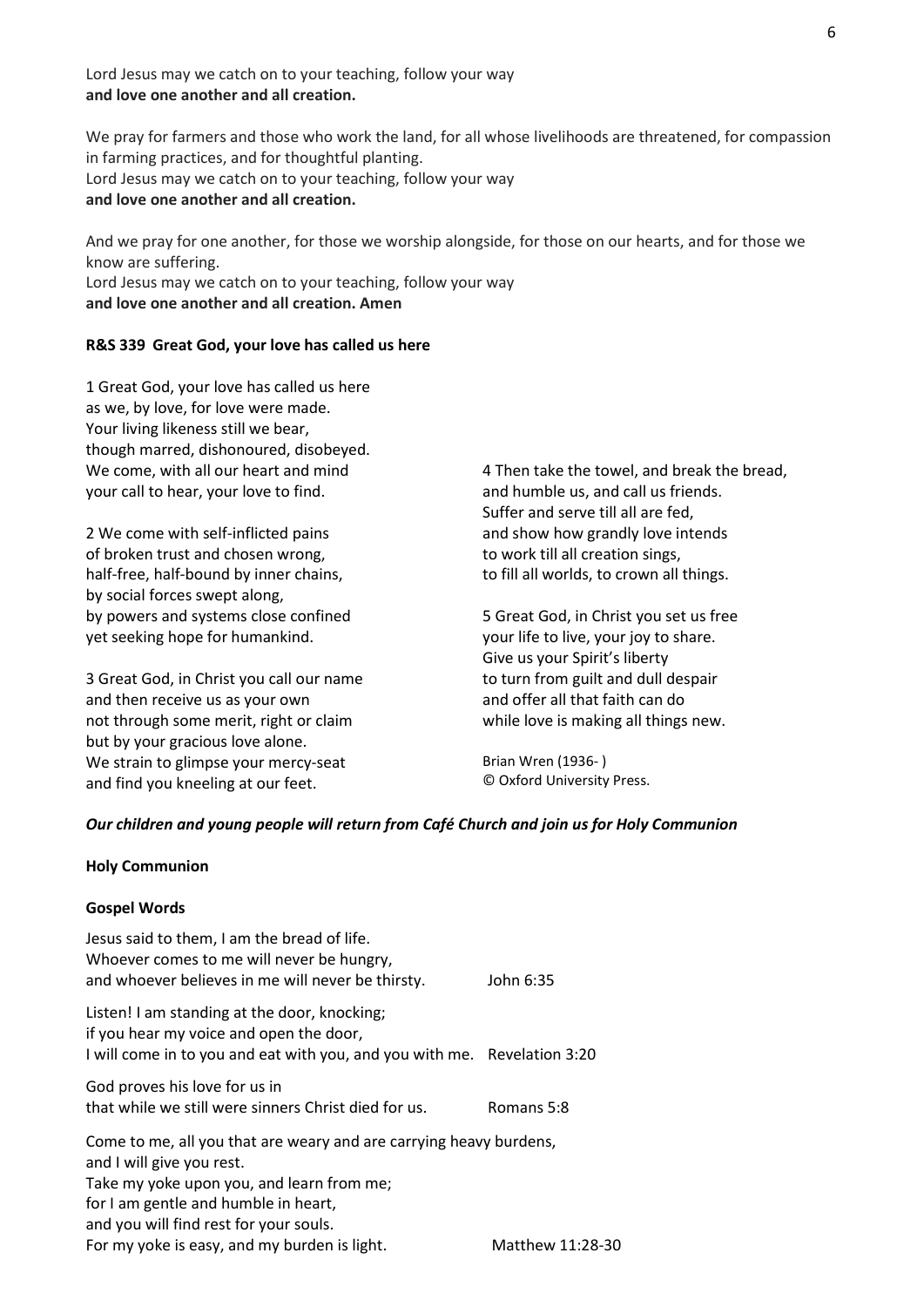#### Invitation to the Table

Come to this table, not because you must but because you may, not because you are strong, but because you are weak. Come, not because any goodness of your own gives you a right to come, but because you need mercy and help. Come, because you love the Lord a little and would like to love him more. Come, because he loved you and gave himself for you. Come and meet the risen Christ, for we are his Body.

We pray together: Almighty God, to whom all hearts are open, all desires known, and from whom no secrets are hidden: cleanse the thoughts of our hearts by the inspiration of your Holy Spirit, that we may perfectly love you, and worthily magnify your holy name; through Christ our Lord. Amen.

#### The Institution

The apostle Paul tells us of the institution of the Lord's Supper: For I received from the Lord what I also handed on to you, that the Lord Jesus on the night when he was betrayed took a loaf of bread, and when he had given thanks, he broke it and said, 'This is my body that is for you. Do this in remembrance of me.' In the same way he took the cup also, after supper, saying, 'This cup is the new covenant in my blood. Do this, as often as you drink it, in remembrance of me.' For as often as you eat this bread and drink the cup, you proclaim the Lord's death until he comes. 1 Corinthians 11.23-26

#### **Thanksgiving**

Loving God, we praise and thank you for your love shown to us in Jesus Christ.

We thank you for his life and ministry, announcing the good news of your kingdom and demonstrating its power in the lifting of the downtrodden, and the healing of the sick, and the loving of the loveless. We thank you for his sacrificial death upon the cross for the redemption of the world, and for your raising him to life again, as a foretaste of the glory we shall share.

We give you thanks for this bread and wine, symbols of our world and signs of your transforming love. Send your Holy Spirit, we pray, that we may be renewed into the likeness of Jesus Christ and formed into his Body. This we pray in his name and for his sake. Amen.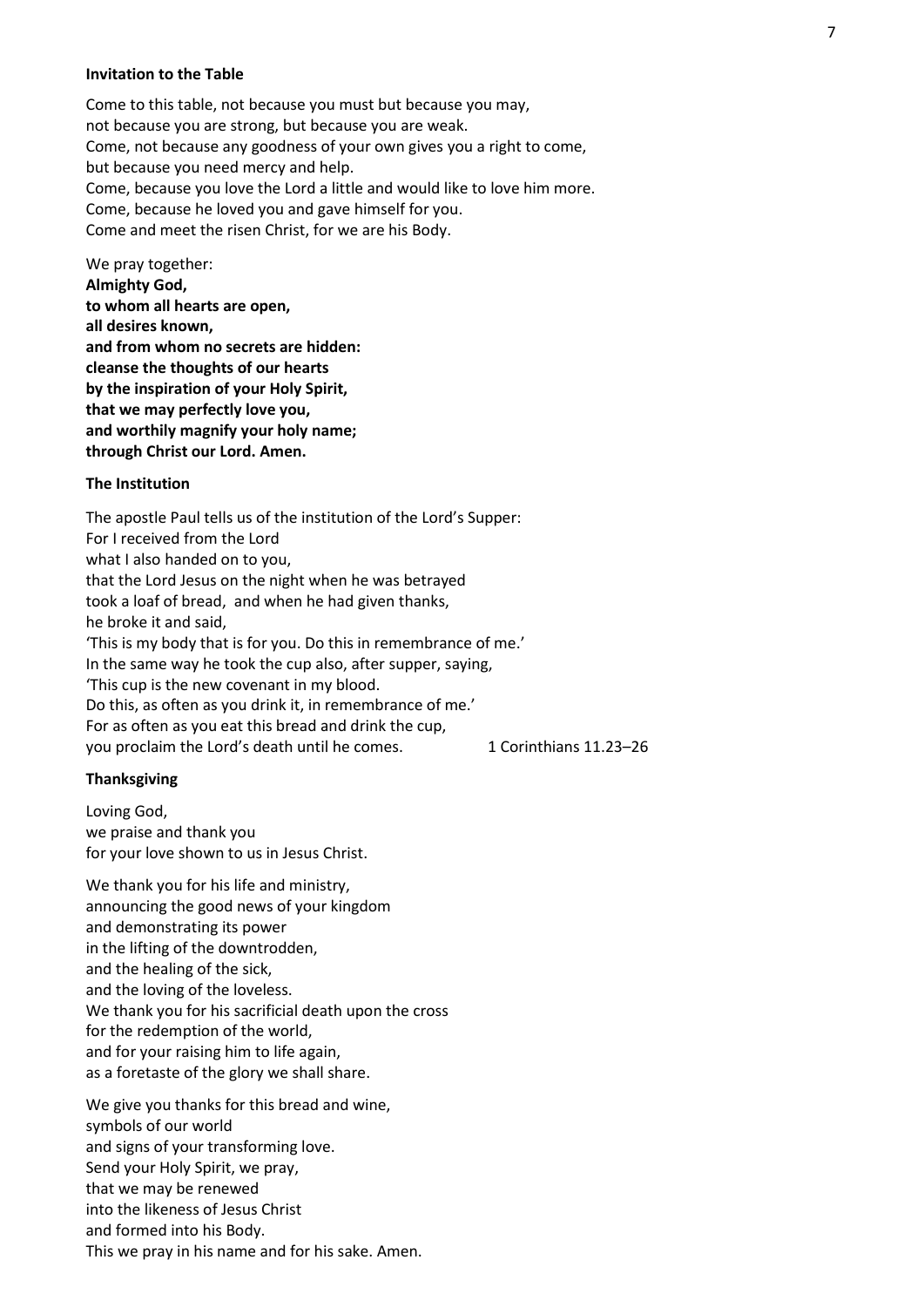# The Breaking of Bread

Jesus said, 'This is my body which is for you; do this in memory of me'.

#### Sharing the Bread

Take this in remembrance that Christ died for you and feed on him in your heart by faith with thanksgiving.

# The Lifting of the Cup

In the same way, he took the cup after supper, and said: 'This cup is the new covenant sealed by my blood. Whenever you drink it, do this in memory of me.' 1 Corinthians 11:25

#### Sharing the Wine

Drink this and remember that Christ's blood was shed for you and be thankful.

#### Words of Acclamation and Prayer

Your death, O Lord, we commemorate. Your resurrection we confess. Your final coming we await. Glory be to you, O Christ. Christ has died, Christ is risen, Christ will come again.

Father of all, we give you thanks and praise, that when we were still far off you met us in your Son and brought us home. Dying and living, he declared your love, gave us grace, and opened the gate of glory. May we who share Christ's body live his risen life; we who drink his cup bring life to others; we whom the Spirit lights give light to the world. Keep us firm in the hope you have set before us, so we and all your children shall be free, and the whole earth live to praise your name; through Christ our Lord. Amen

#### Prayers for those in need

Gathered here around this table as God's people sat in the presence of our loving God, we remember before God all those within our church family, and those close to us, who are in need. We keep those who have lost loved ones recently in our prayers. We are very sad to hear this week that Mona Pinkney has died. We thank and praise God for Mona. May she rest in peace and rise in glory. And we pray for Moira, her sister Esther and all the family at this time. God of comfort, draw close to them with your loving presence. We pray for those who are facing difficulties with their health. We think especially of Pat Smith who is sadly back in hospital. We pray also for Jane Lane as she faces mobility problems due to her knee. We pray for those among us who are receiving medical treatment and care at the moment. We pray also for your rich blessing upon all our dear church friends in residential care and all those unable to join us here at this time.

We bring other friends and loved ones before God in a moment of quiet.

God of love, hear all these our prayers, in the name of Jesus, amen.